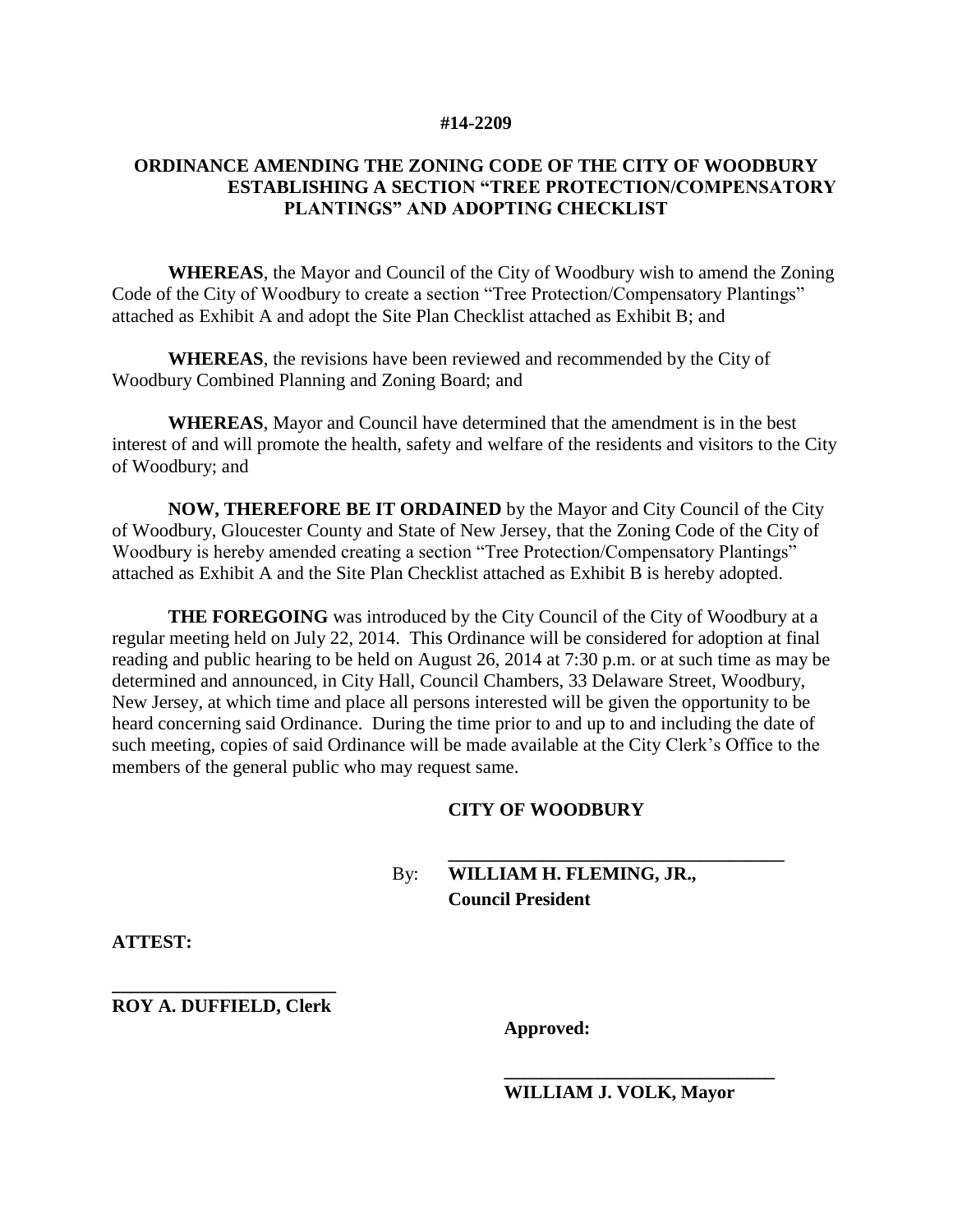#### **#14-2209**

# **ORDINANCE AMENDING THE ZONING CODE OF THE CITY OF WOODBURY ESTABLISHING A SECTION "TREE PROTECTION/COMPENSATORY PLANTINGS" AND ADOPTING CHECKLIST**

#### Section X. Tree protection/compensatory plantings.

- (1) Tree protection. The purpose of this section is to establish protective regulations for trees within the City of Woodbury in order to control problems of flooding, soil erosion and air and noise pollution; to protect the public health, safety and welfare of the citizenry of the City; and to promote quality development in the City. Trees are declared to be important cultural, ecological, scenic and economic resources. Proper management of this resource will ensure its maintenance and result in greater ecological and e c o n o m i c returns to t h e City. A comprehensive tree protection/compensatory planting program is intended to meet the objectives of preserving, protecting, enhancing and maintaining trees and providing opportunities for continued uses of forest resources which are compatible with the maintenance of the environment. The intent of this section is to encourage the protection of the greatest number of trees and of large specimen trees throughout the City. To that end, it shall be unlawful to cut down, damage, poison or in any other manner destroy or cause to be destroyed any trees w it h in the City except in accordance with the provisions of this chapter.
- (2) Applicability. The requirements of this section of the chapter are applicable for all land within the City of Woodbury where there is an application submission to the Planning /Zoning Board for Major Site Plan or major Subdivision and the following trees removal is proposed:
	- 1. Five (5) or more total non-specimen trees,
	- 2. One (1) or more total non-specimen trees in a Tree Protection Zone,
	- 3. One (1) or more Specimen Trees.
- (3) Definitions. As used in this subsection, the following terms shall have the meanings indicated:

 $APPROVED$  PLAN  $-$  Any plan for lot development which has been reviewed and approved by the City or its assigned agents, the City Land Development Board with jurisdiction over the project, or other governmental entity with the responsibility to review and approve the design plan.

CALIPER- A type of diameter measurement used in the nursery industry. The height measurement shall be taken from ground level for field-grown stock and from the soil line for container-grown stock, which should be at or near the top of the root flare. Caliper measurement of the trunk shall be taken six inches above the top of the root flare up to and including four-inch caliper size. If the caliper at six inches above the ground exceeds four inches, the caliper should be measured at 12 inches above the root flare. Seldom are tree trunks perfectly round. The most accurate measurement will result from the use of diameter tape. Caliper measurements taken with a manual or electronic slot- or pincer-type caliper tools should be the average of the smallest and largest measurements.

 $DISTURBANCE ZONE$  - That portion of a lot covered by existing or proposed buildings, structures or improvements and within a certain distance around same as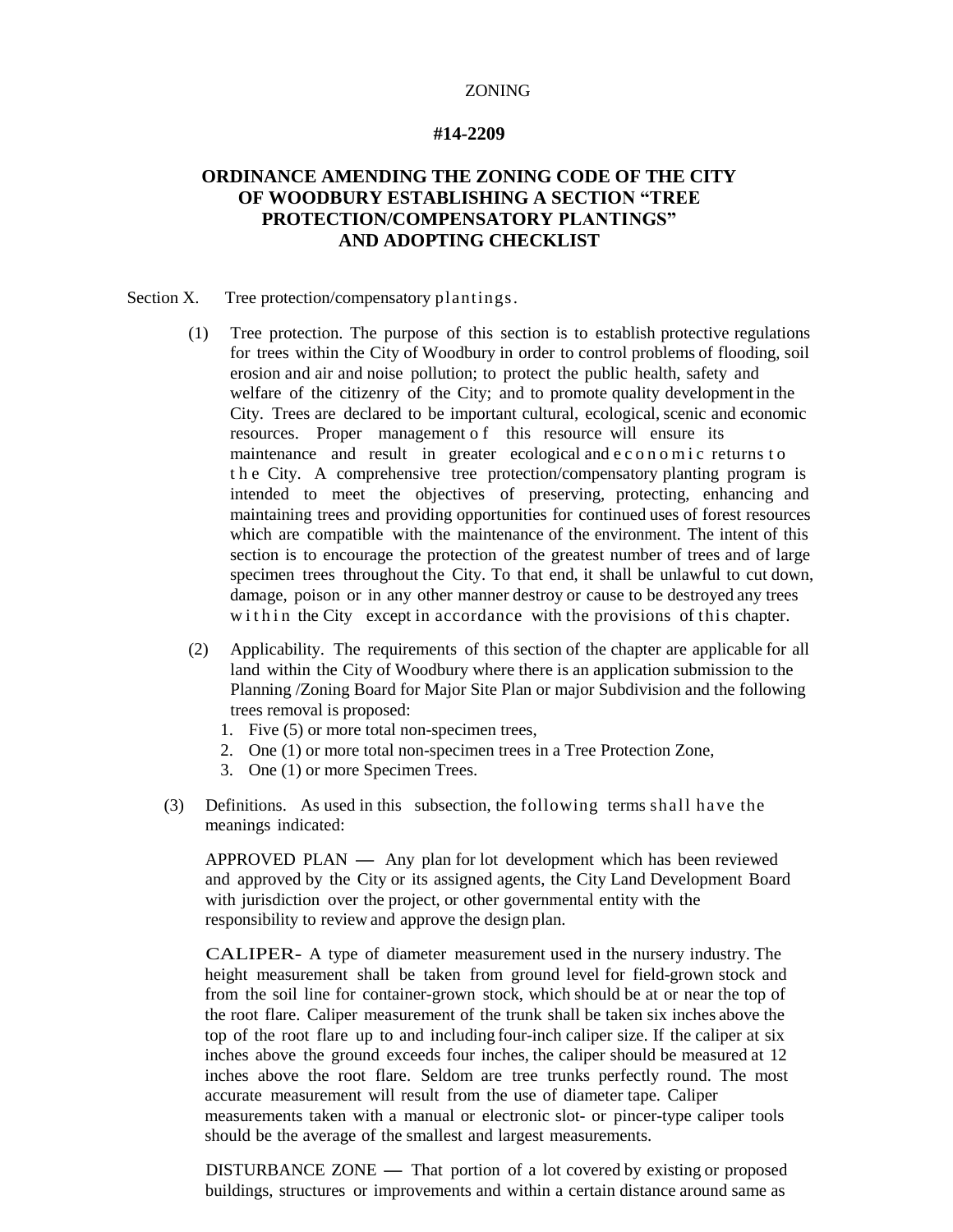#### CITY OF WOODBURY CODE

noted below:

- (a) House or building: 25 feet (around all sides).
- (b) Accessory structure: 10 feet.
- (c) Residential swimming pool: 12 feet.
- (d) Driveway/sidewalk: five feet.
- (e) Septic fields: 10 feet.
- (f) Underground utility: 5 feet.
- (g) Paved parking/drive aisle: 5 feet.
- (i) Patio/deck: 8 feet.
- (j) Improvement (other): 5 feet; excludes storm water management basins.

DIAMETER BREAST HEIGHT (DBH)-- the diameter of a tree measured 4-1/2 feet (54 inches) above the ground level.

SPECIMEN TREE - Any tree with a diameter of 18 inches and greater, regardless of genus and species.

TREE - Any deciduous or coniferous species which has a DBH of six inches or greater.

TREE ESCROW FUND  $-$  A fund established by the governing body for the administration and promotion of tree and shrubbery resource sustainability projects and practices, which may be consistent with the Community Stewardship Incentive Program as outlined within the New Jersey Shade Tree and Community Forestry Assistance Act, P.L. 1996, Chapter 135, as it is intended to sustain the overall biomass of the City.

TREE MANAGEMENT PLAN- A specific plan that contains tree locations and other information in accordance with in section G(4) herein.

TREE PROTECTION ZONE — That portion of a lot outside of the Disturbance Zone.

TREE REMOVAL  $-$  The cutting down of a tree, the transplanting of a tree to a site other than that under development, or the infliction of damage to a tree which is of such severity as to show evidence within a period of two years of irreparable harm leading to the ultimate death of a tree. Examples of serious damage include but are not limited to: damage inflicted to the root system by machinery, storage of materials, and soil compaction; changing the natural grade above or below the root system and around the trunk; damage inflicted on the tree permitting fungus infection or pest infestation; excessive pruning defined as the removing in excess of 113 (33%) or greater of the functioning leaf, stem, or root area of a tree; excessive thinning, defined as the removing of undesirable, competitive, diseased or damaged trees so as to cultivate and improve the development of remaining trees on the lot; paving with concrete, asphalt, or other impervious material within proximity as to be harmful to a tree.

TREE REMOVAL PERMIT — The permit issued by the City Engineer, or his or her designee, to remove or destroy a tree or trees.

(4) Tree protection management plan. A tree protection management plan must be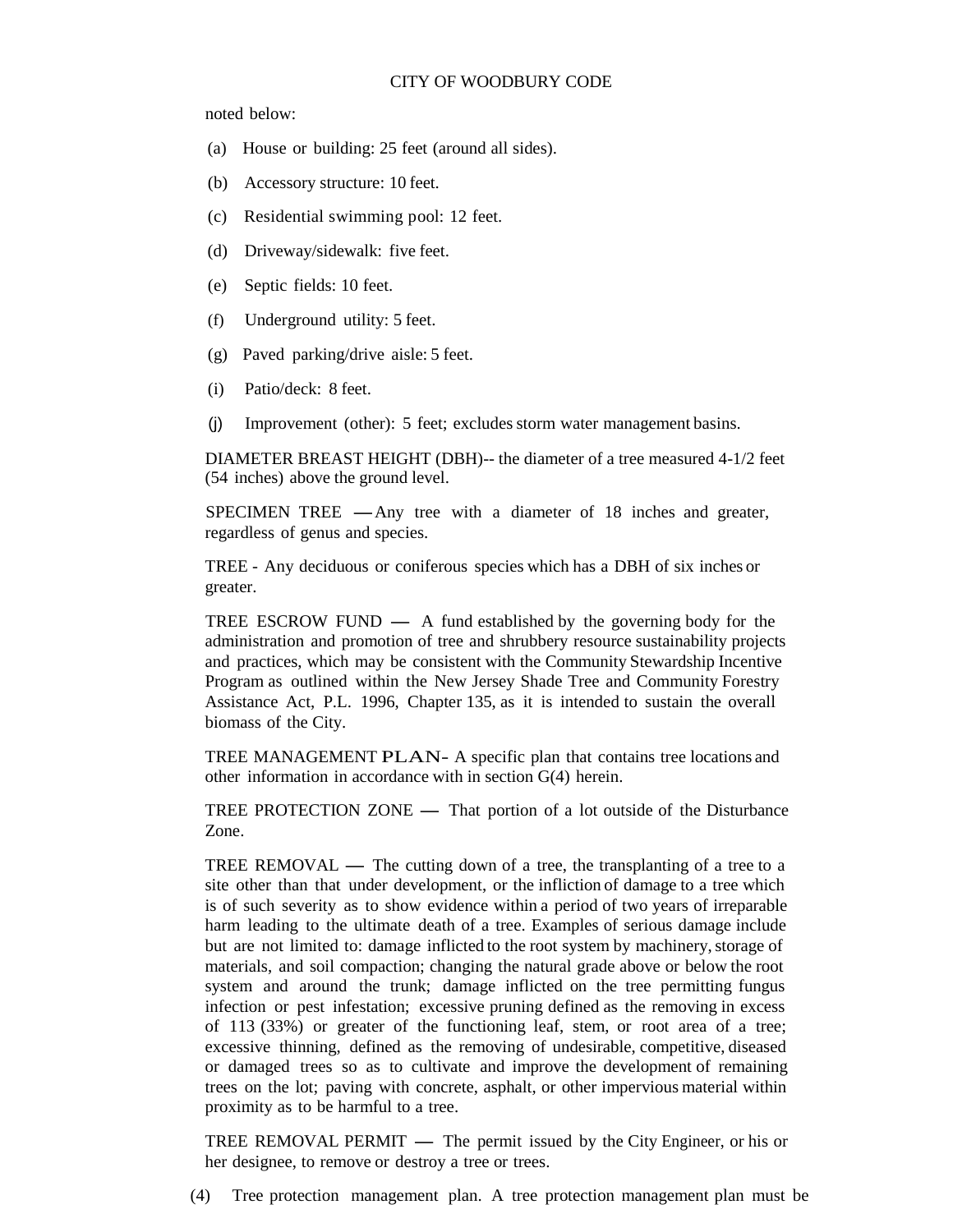submitted at the time of site plan or subdivision application, pursuant to the requirements of this chapter. A tree protection management plan shall contain the following information on a plot plan:

- (a) Location of all ex1stmg or proposed buildings, driveways, grading, septic fields, easements, underground utility lines, rights-of-way, and other improvements.
- (b) Location of existing wetland buffers, natural features, including wooded areas, watercourses, wetlands, and floodplains.
	- (c) The limits of the Tree Protection Zone.
- (d) Location of all existing live trees with trunk diameters six inches or greater, measured 4-1/2 feet above ground level. Each tree shall be noted by its species, size and general health condition. Whenever possible, the actual canopy spread shall be shown. If it must be estimated, the canopy shall equal

1-1/2 feet of diameter per one inch of trunk diameter. If the trees to be preserved are part of a wooded area, only the outermost canopy line need be shown, unless disturbance is proposed within 200 feet of the canopy line; then, individual trees located within 50 feet of the proposed edge of the woodland shall be shown.

- (e) Each tree, or mass of trees, to be removed or transplanted shall be clearly marked.
- (f) A chart tabulating the diameter inches being removed, and the required compensatory trees.
- (g) Specifications for the removal of existing trees and for the protection of existing trees to be preserved, including detail(s) of tree protection fencing, as required.
	- (h) Location of compensatory proposed trees.
- (5) Compensatory planting. Tree replacement shall comply with at least one of the following criteria:
	- (a) One-to-four tree replacement: For each tree six inches in DBH or greater that is removed, the applicant shall prepare a replanting scheme on other treeless areas of the property to compensate the clearing of the tree area. The tree protection management plan shall reflect a one inch of new tree diameter for every four inches of tree removed.
		- [1] The following minimum sizes should be utilized for trees and shrubs unless otherwise approved by the municipal agency:
			- [a] Shade trees: two inches caliper or 10 to 12 feet tall, whichever is greater.
			- [b] Evergreens, ornamental and foundation trees: 1-1/2 to 1-3/4 inches balled and burlapped or five to six feet tall, whichever is greater.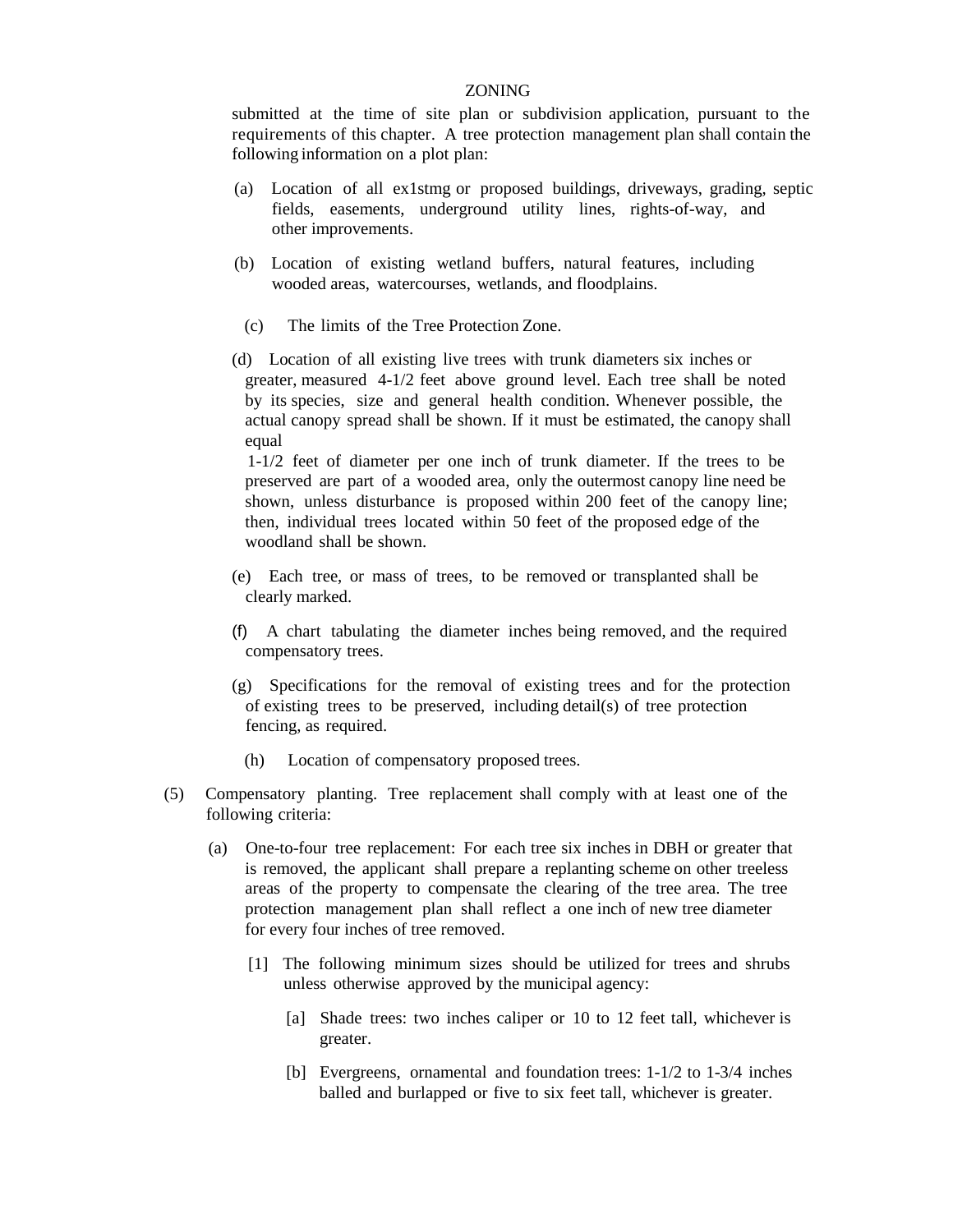## CITY OF WOODBURY CODE

- (b) Tree cost replacement: Should the quantity of the trees to be removed be greater than the quantity of actual tree replacement as identified on the tree replacement/landscaping plan due to limited available planting area, then the outstanding balance of the required replacement trees may be addressed, subject to City Council approval, by a contribution to the City of Woodbury Tree Trust Fund maintained by the City. In calculating the tree escrow contribution, the following shall apply:
	- [1] The replacement value of all trees to be removed where replacement trees are required by this subsection shall be calculated as follows:

| Tree to be Removed/Size DBH (inches) | <b>Replacement Tree Value</b> |
|--------------------------------------|-------------------------------|
| Greater than 6, up to 12             | \$200                         |
| Greater than 12, up to 18            | \$600                         |
| Greater than 18, up to 24            | \$800                         |
| Greater than 24                      | \$1,600                       |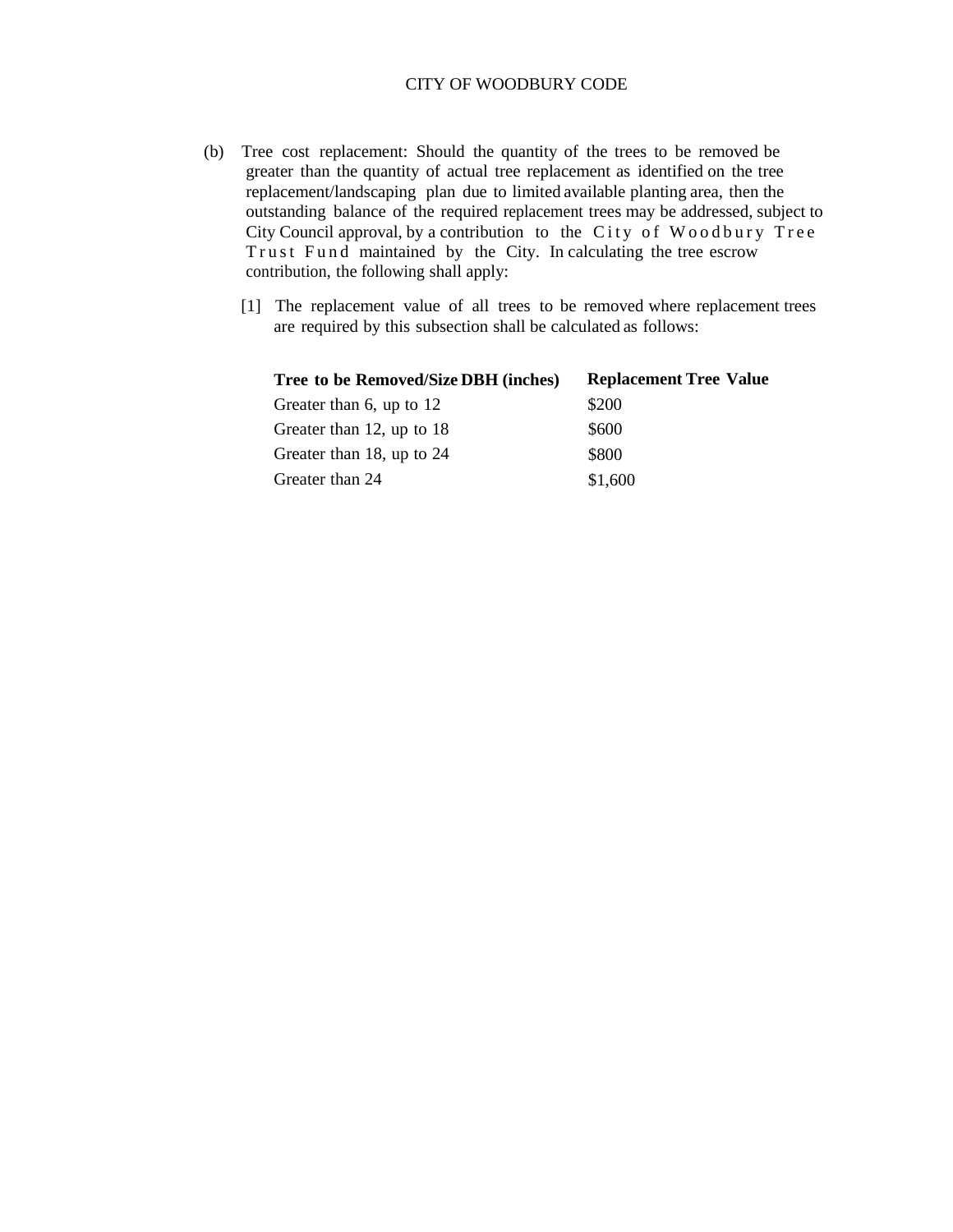[2] If the landowner/applicant does not replace a tree, but pays the replacement fee, such fee shall be placed into the tree escrow fund established by the City for the administration and promotion of tree and shrub planting projects on or within public properties or facilities.

- (c) Locations of compensatory trees must be clearly labeled on the tree protection management plan. They may be placed anywhere on the site, but are in addition to other trees required by ordinance such as street trees.
- (d) Criteria for the selection of new trees. When an applicant is required to replace trees as described above, the applicant is encouraged to replace the trees with the same species that were removed or, with the approval of the Planning/ Zoning Board or its designee, choose species as specified in Woodbury Code. In selecting replacement trees the following criteria should be used;
	- Species longevity
	- Species native to the area
	- Hardiness (wind firmness, climate and pollution resilient, soil and moisture consistent)
	- Resistance to insect and disease attack
	- High wildlife value
	- Size at maturity
	- Aesthetic value ( color interest and shape)

 (6) Tree Protection Zone Requirements. Applicants shall exercise due care to protect trees to be retained from being damages during construction. The following procedures shall be observed to protect trees;

- 1. Protection from Mechanical Injury-
	- Prior to any grubbing or clearing, all trees to be retained within 25 feet of buildings and 5 feet of all other improvements shall be protected from equipment damage by enclosing the driplines of trees with sections of orange safety fence, snow fence or boards wired together. All exposed roots and low hanging branches shall be equally protected. Groups of trees may be protected by fencing the driplines of the entire tree mass to be retained.
	- Heavy equipment shall avoid damaging existing tree trunks and roots. Feeder roots may not be cut closer than the distance of the dripline from the tree trunks and shall be cut with pruning shears or other tools that will provide a clean cut.
	- Tree trunks and exposed roots accidentally damaged during construction shall be protected from further damage. Damaged branches shall be sawed off at the branch collar. No shellac or pruning paint shall be used. When a diseased portion of a tree is to be removed, the pruning equipment should be dipped in alcohol or disinfectant prior to use on another tree to prevent the spread of disease.
	- Trees shall not be used for roping, cables, signs or fencing. Nails and spikes shall not be driven into trees.
	- The area around the base of existing trees shall be left open to provide access for water and nutrients. No impervious cover, stabilizing base nor storage of equipment, materials, debris or fill shall be permitted within the dripline of any existing trees to be retained.
	- Deciduous trees shall be given an application of liquid slow-release, low nitrogen, all purpose fertilizer to aid in recovery from possible damage caused by construction operations. Such applications should be made at a distance of one foot from the trunk to the dripline and should be made as soon as construction is completed and again one year after the first application has been made.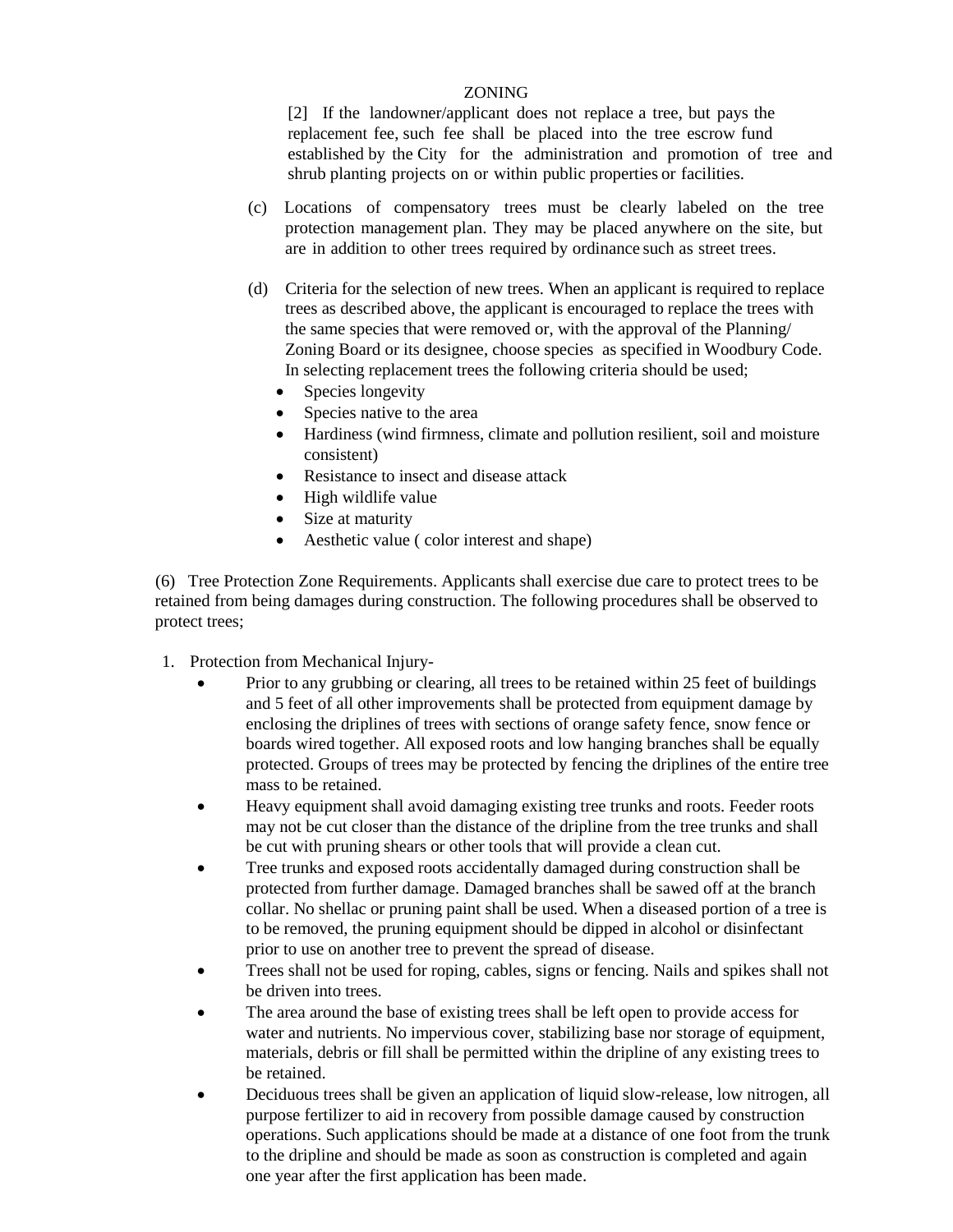## CITY OF WOODBURY CODE

- 2. Protection from grade change-
	- The grade around the trunk and within the dripline of trees to be retained shall not be altered without a plan approved by the Board engineer that protects the health of the tree.
- 3. Protection from excavation-
	- When digging trenches for utilities the applicant shall adhere to the following, listed in order of preference:
		- 1) To the best extent possible, trenches shall avoid root areas. This may be achieved by going around or under root systems,
		- 2) Where root systems cannot be avoided, the following precautions shall apply: a) trenches should be no closer to the trunk than half the distance from the dripline, b) minimize the amount of roots to be cut, c) if roots are to be cut, they shall be cut cleanly, d) all trenches shall be backfilled as soon as possible, avoiding soil compaction.
- 4. Protection during constriction cleanup
	- All construction debris shall be hauled away. No such debris shall be burned or buried.
	- Fences and barriers around trees shall be the last thing to be removed from the site prior building occupancy.

(7) Approval of tree protection management plan. Each person/applicant to whom this section applies must obtain approval of the plan by the Planning/Zoning Board prior to the removal of any trees pursuant to this section.

- H. Enforcement. The requirements of this section shall be enforced by the City's Zoning Officer, Construction Code Official, or other designated proper municipal official. Such City official shall administer and inspect all sites which are subject to this section and/or in conjunction with the tree replacement requirement set forth in The section entitled Violations and penalties.
- I. Violation and penalties. Any person, developer and/or entity who violates any provision of this section shall, upon conviction thereof, be subject to the following:
	- (1) A fine not exceeding \$1,000 per violation;
	- (2) Shall replace each tree destroyed or removed in violation of this section in accordance with the tree replacement provision set forth in Tree protection/compensatory plantings;
	- (3) Each tree destroyed or removed in violation of this section shall be considered a separate offense; and
	- (4) All replacement trees shall be of the same species as the tree(s) that was destroyed or removed, unless replaced with native species of equal value as approved by the authorized City Official.
	- (5) Exceptions.
		- (a) Any tree removed from an area of property to be dedicated as public improvement, e.g., drainage facilities, public roadways, etc., and/or trees subject to any state or federal program, statute or regulation, shall be exempt from the provisions of this section.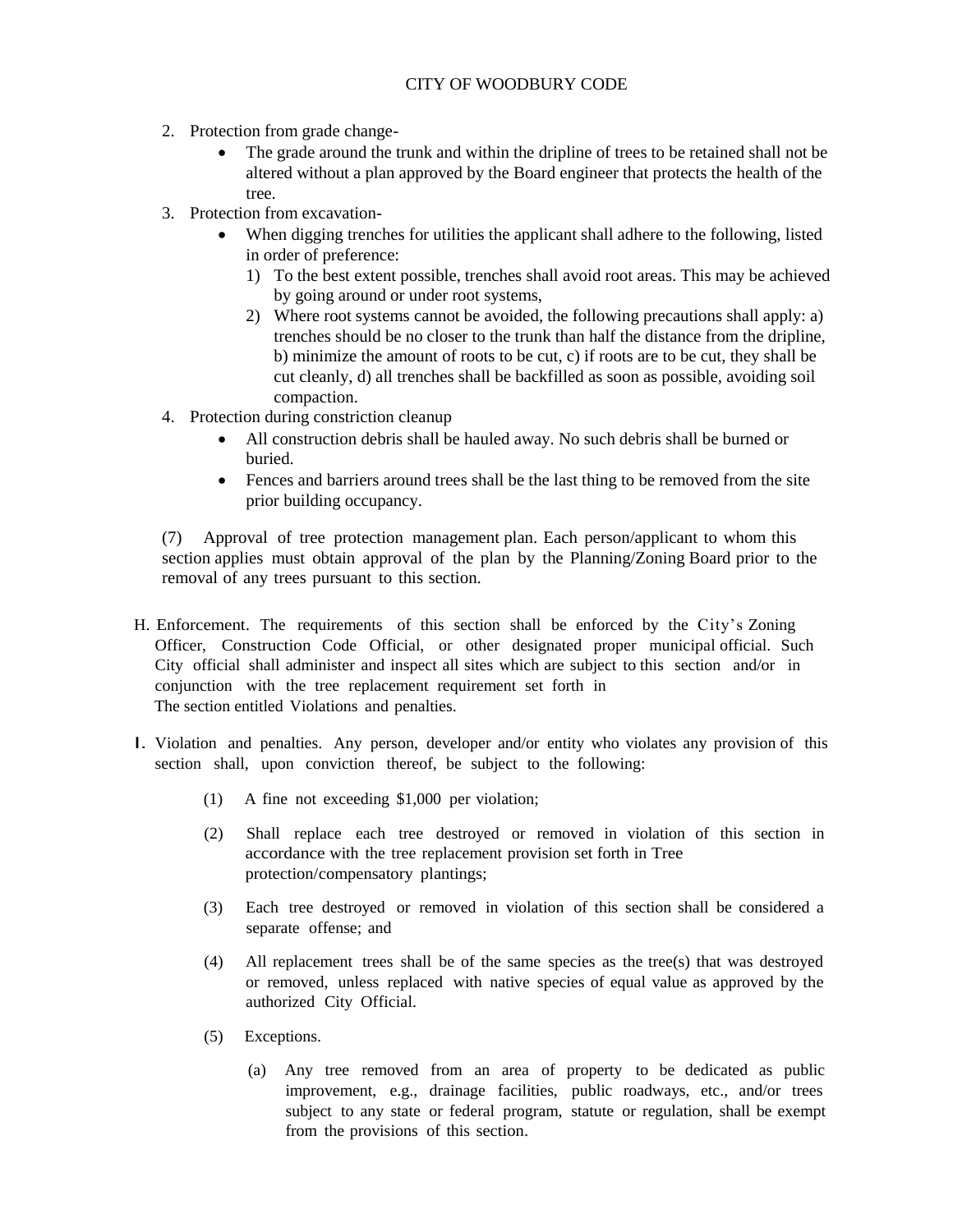$\bar{\mathcal{A}}$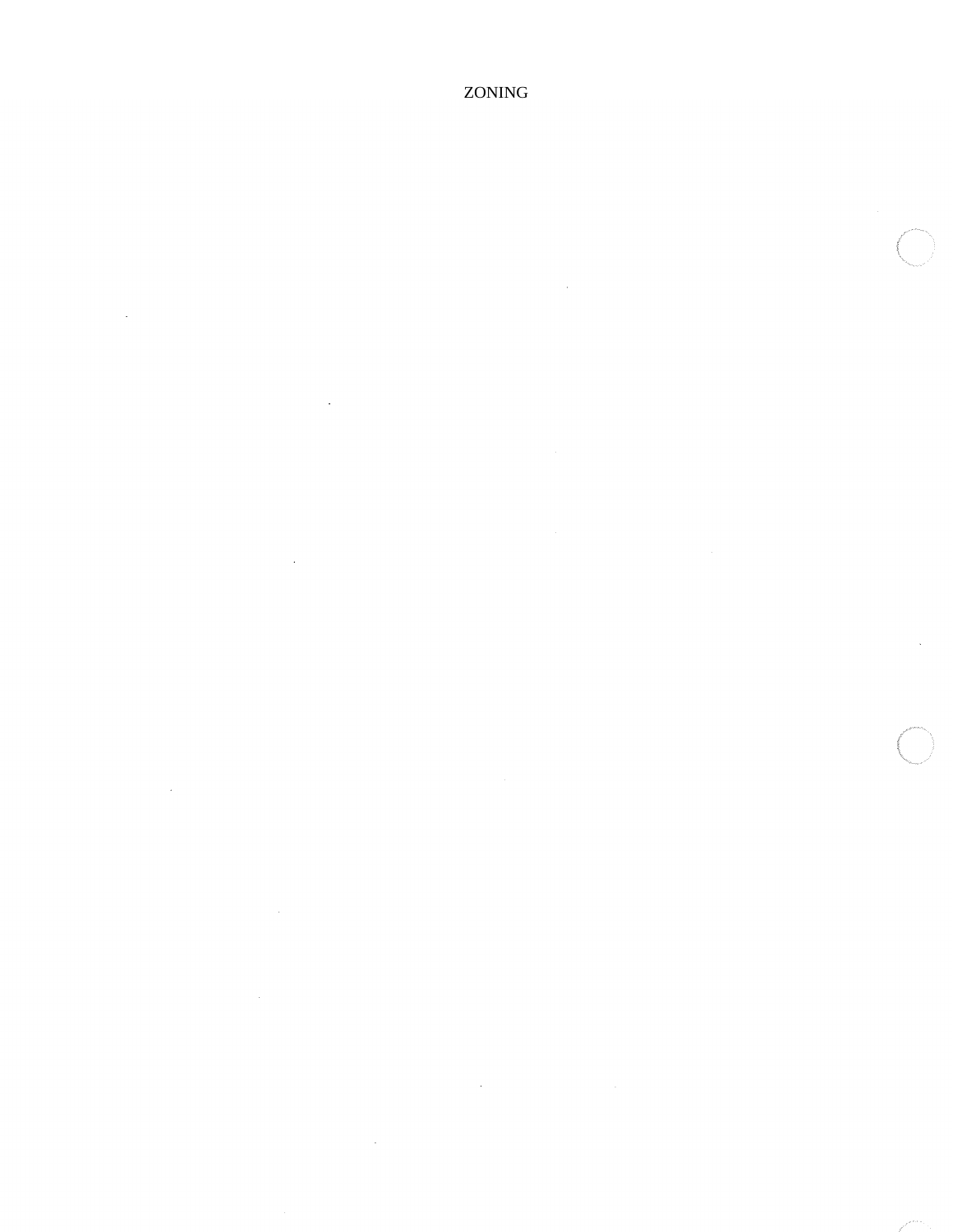## **#14-2209**

# **ORDINANCE AMENDING THE ZONING CODE OF THE CITY OF WOODBURY ESTABLISHING A SECTION "TREE PROTECTION/COMPENSATORY PLANTINGS" AND ADOPTING CHECKLIST**

# **CITY OF WOODBURY- SITE PLAN CHECKLIST**

The following checklist is designed to assist applicants in preparing site plansfor review by the Combined Planning/ZoningBoard. Applicant should check off each item to ensure that it is included on the plan. ITEMS OMITTED MAY DELAY CONSIDERATION BY THE BOARD. Utility plans, landscaping plans, architectural elevations,etc.,may be shown on separate sheets.

[ ] Name and title of applicant, owner and person preparing map

[ ] Place forsignature of Chairman and Secretary of Planning/Zoning Board

[ ] Place for signature of Planning/Zoning Board Engineer

[ ] Tax map block and lot number

[ ] Date plans prepared and all revisions; scale-written and graphic, and North Arrow

[ ] Key map of the site with reference to surrounding areas and existing street locations

[ ] Zone district in which property in question falls, zone district of adjoining properties and all property within 200' radius of the property in question

[ ] Names of ownersof all contiguous land and adjacent property

[ ] Dimensions of lot, front yard, side yard and rear yard setbacks; size, kind and location of fences

[ ] Location, size and height dimensions and details of all signs, including site identification signs, traffic control signs and directionalsigns

[ ] Lighting plan with location and type of all exterior fixtures, wattage, isolux footcandle lines at grade,pole type and details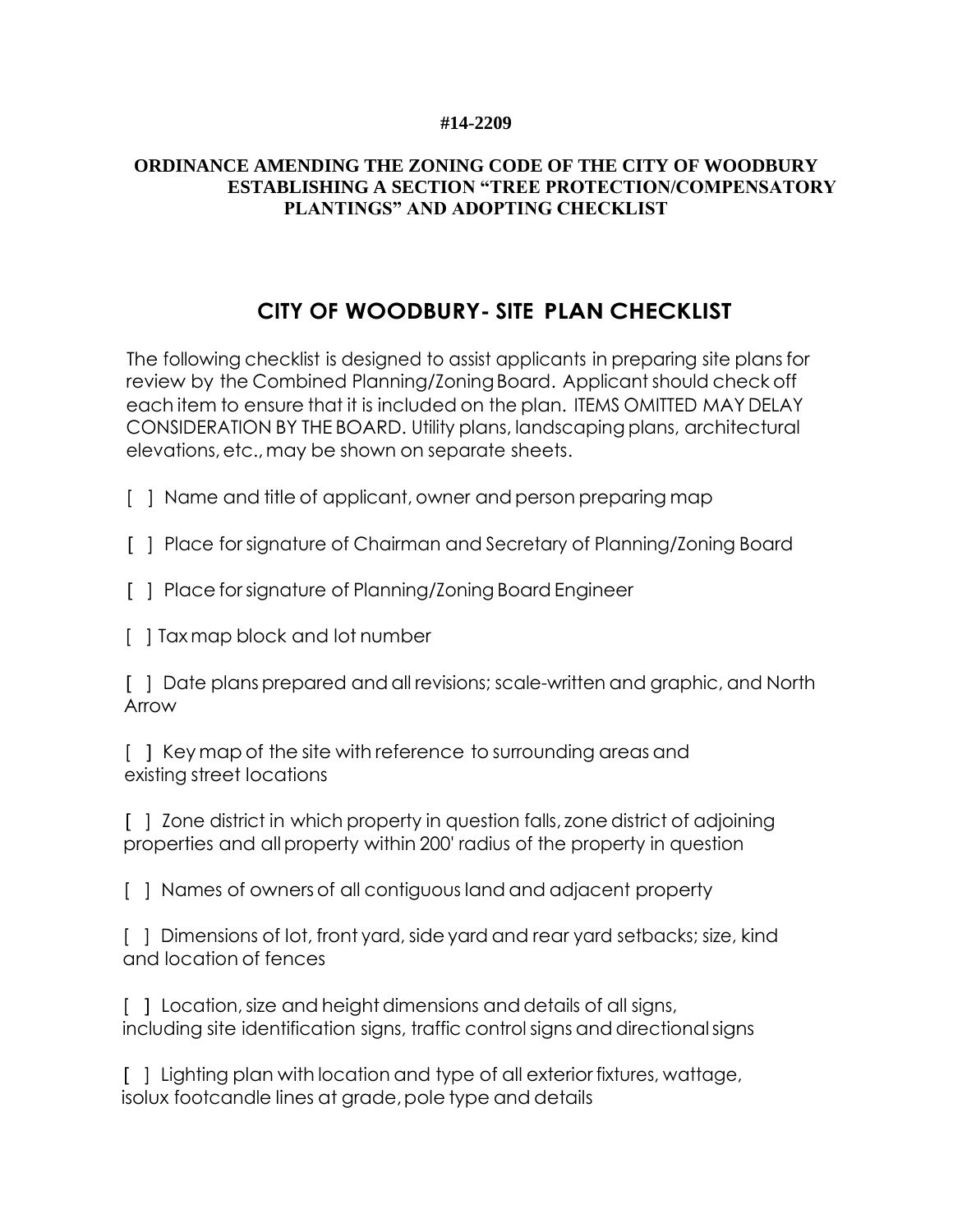[ ] The outside dimensions of existing and/or proposed principalbuilding(s) and all accessory structures

[ ] Storm drainage plan showing location of inlets, pipes, swales, berms and other storm drainage facilities including roof leaders. Indicate existing and proposed runoff calculations

[ ] Rights-of-way, easements and l ands to be dedicated to the municipality or reserved for specific uses

[ ] The entire property in question, even though only a portion of said property is involved in the site plan; provided, however, where it is physically impossible to show the entire property on the required sheet, a separate map at an appropriate scale may be submitted ·

[ ] Significant existing physical features including streams, water courses, rock outcrops, swampy soil, etc.

[  $\vert$  ] Bearings and distances of property lines

[ ] Plans of off-street parking area layout and off-street loading facilities showing location and dimensions of individual parking spaces, loading areas, aisles, traffic patterns and driveways for ingress and egress

[ ] All driveways and streets within 100 feet of site

[ ] All existing and proposed curbs and sidewalks

[ ] All existing and proposed utility lines within and adjacent to the subject property

- [ ] Typical floor plans and elevations
- [ ] Existing and proposed onsite ad off-site sanitary sewer system.

[ ] Existing and proposed on-site and off-site water system and fire suppression system

- [ ] Method of solid waste disposaland storage
- [ ] Existing and proposed spot elevations based upon the U.S.Coastal Geodetic